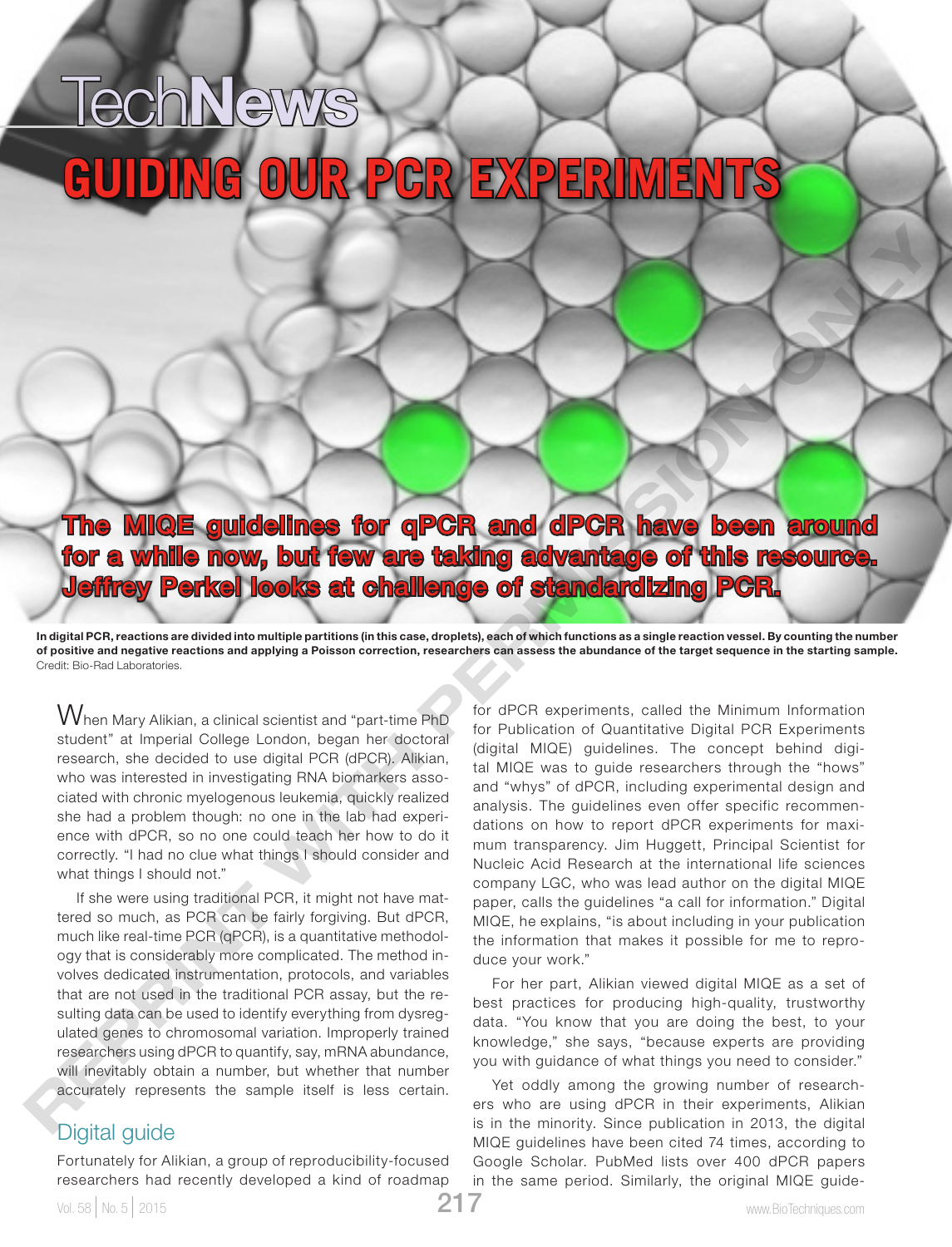lines, digital MIQE's qPCR-focused predecessors, have been cited some 3200 times since publication in 2009, although more than 26,000 qPCR publications have appeared over the same time period.

Stephen Bustin, Professor of Molecular Medicine at Anglia Ruskin University in the UK, who was corresponding author on the original MIQE guidlines and senior author on the digital MIQE paper, has spent years lecturing about and documenting the problems of qPCR and dPCR transparency and reproducibility. In 2014, he and his colleagues reported that of 179 papers published between January 2006 and August 2013 using qPCR in colorectal cancer biomarker studies, only 8% used more than a single reference gene (as recommended in the MIQE guidelines). Only 13% of the studies indicated if their reference gene choices were validated, and 70% used 1 of only 3 reference genes (*ACTB*, *GAPDH*, or 18S RNA), suggesting they were never validated (1).

#### Adoption issues

In an editorial in the journal *Biomolecular Detection and Quantification*, a publication Bustin co-founded specifically to promote high-quality quantitative studies, he reported that of 10 articles "selected at random" with RT-qPCR data published by journals in the Nature Publishing Group in 2014, none reported such key MIQE details as RNA integrity, RNA purity, reverse transcriptase conditions, or PCR efficiency, and all used just a single unvalidated reference gene for transcript normalization, despite evidence suggesting the inaccuracy of that approach (2).



Andrzej Pietrzykowski says that many researchers might be unaware of the MIQE guidelines. Credit: Sonia M. Pietrzykowska.



Stephen Bustin co-founded a journal specifically to promote highquality quantitative studies. Credit: S. Bustin.

"It's a litany," Bustin says. "Wherever you look, there's a problem."

And according to Bustin, the problem is real. Using the MIQE guidelines, per se, might not be the key to solving every issue of scientific reproducibility, but for qPCR and dPCR, the steps these articles lay out can help researchers ensure their data are well documented and rigorous, and thus more likely to be accurate. Conversely, ignoring the guidelines can yield data of lower reliability and robustness, thus wasting researcher time and resources—which is especially galling in light of contracting research budgets. "The conclusion from other people," he says, citing figures published in *The Lancet* (2), "is that approximately 85% of research funding is wasted."

Why would researchers choose to publish poorquality data? To some extent, many may not know better. Andrzej Pietrzykowski, Assistant Professor in the Department of Animal Sciences at Rutgers University and a Visiting Scientist at the Martinos Center for Biomedical Imaging at Massachusetts General Hospital, who follows the dPCR MIQE guidelines in his own work, says many researchers are unaware of MIQE, and those who are aware say that following the guidelines set forth in MIQE requires extra work, and thus, more money. Francisco Bizouarn, Global Digital Applications Specialist at Bio-Rad Laboratories, also suspects that researchers may find the MIQE and digital MIQE checklists, with 80-plus items each, "intimidating."

# Finding common ground

Of course, not every reaction requires that every box be checked. The MIQE guidelines strive for transparency,